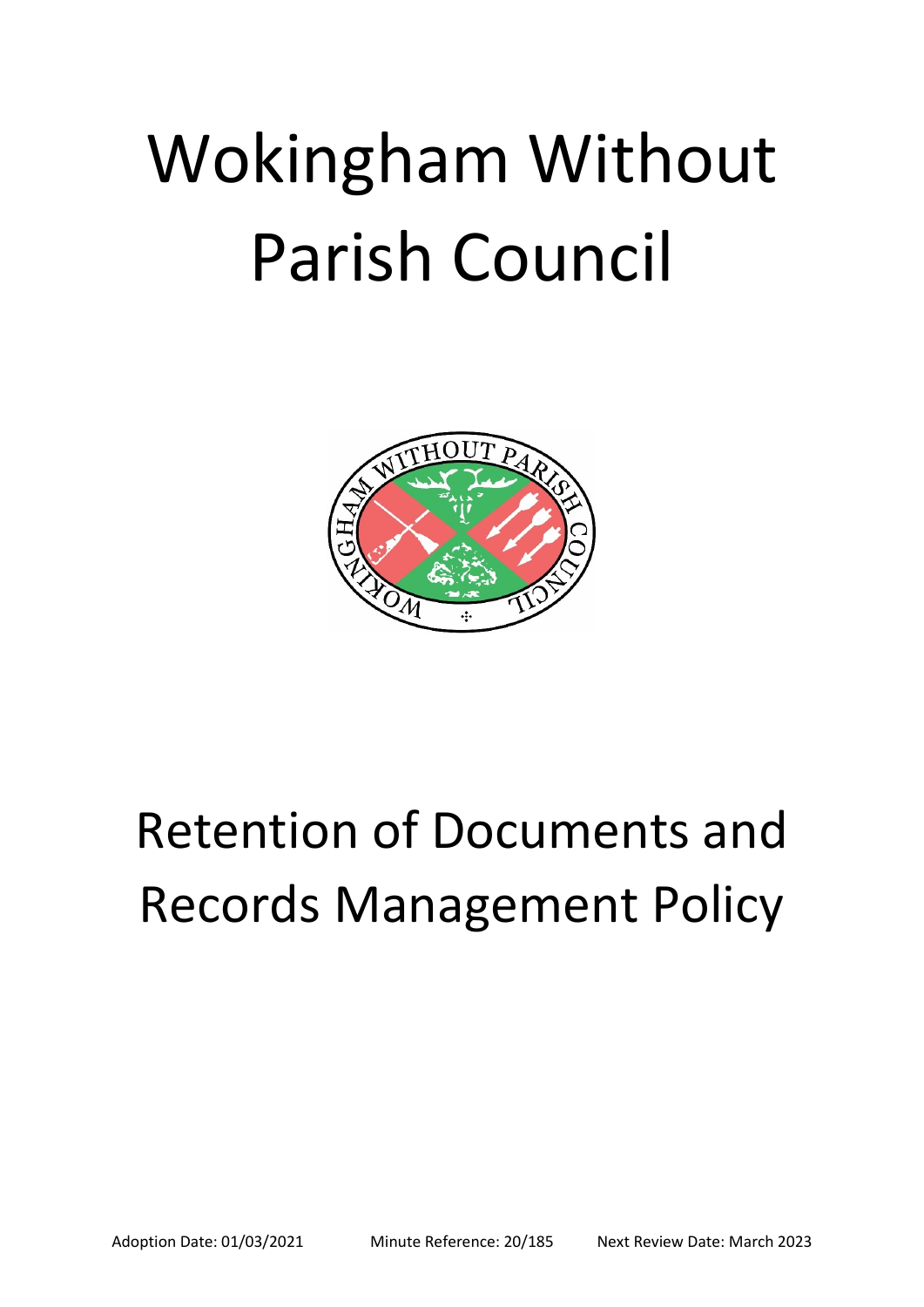### Introduction

Wokingham Without Parish Council recognises that the efficient management of its records is necessary to comply with its legal and regulatory obligations and to contribute to the effective overall management of the Parish Council. This document provides the policy framework through which this effective management can be achieved and audited. It covers:

- Scope
- Responsibilities
- Relationships with existing policies
- Retention Schedule

#### Scope of the policy

This policy applies to all records created, received or maintained by the Parish Council in the course of carrying out its functions. Records are defined as all those documents which facilitate the business carried out by the Parish Council and which are thereafter retained, for a set period, to provide evidence of its transactions or activities. These records may be created, received or maintained in hard copy or electronically (including cloud-based storage and back-up).

#### Responsibilities

The Parish Council has a corporate responsibility to maintain its records and record management systems in accordance with the regulatory environment. The person with overall responsibility for this policy is the Clerk to the Parish Council.

The person responsible for records management will give guidance for good records management practice and will promote compliance with this policy so that information will be retrieved easily, appropriately and timely.

Individual staff and employees must ensure that records for which they are responsible are accurate and are maintained and disposed of in accordance with the Parish Council's records management guidelines.

#### Relationship with existing policies

This policy has been drawn up within the context of:

- Freedom of Information policy
- Data Protection policy/Publication Scheme
- General Data Protection Regulation

And with other legislation or regulations (including audit and Statute of Limitations) affecting the Parish Council.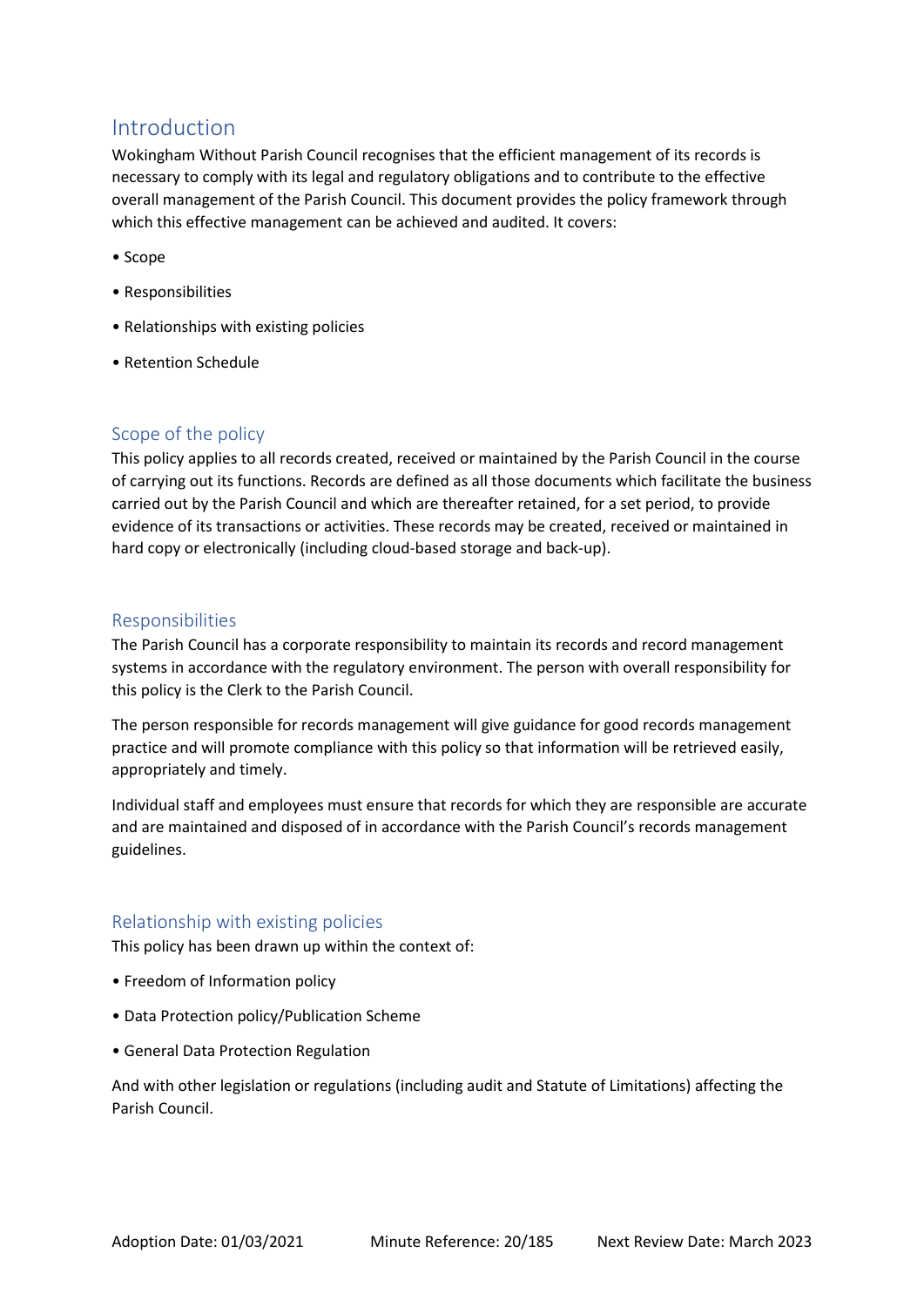#### Retention Schedule

Under the Freedom of Information Act 2000, the Parish Council is required to maintain a retention schedule listing the record series which it creates in the course of its business. The retention schedule lays down the length of time which the record needs to be retained and the action which should be taken when it is of no further administrative use.

The Clerk is expected to manage the current record keeping systems using the retention schedule and to take account of the different kinds of retention periods when creating new record keeping systems.

The retention schedule refers to all records regardless of the media in which they are stored.

#### RETENTION OF DOCUMENTS REQUIRED FOR THE AUDIT OF PARISH COUNCIL

| Document                              | Minimum Retention Period  | Reason                   |  |
|---------------------------------------|---------------------------|--------------------------|--|
| Signed minutes of council             | In perpetuity             | Archive                  |  |
| meetings (Hard copy)                  |                           |                          |  |
| Scale of fees and charges             | 6 years                   | Management               |  |
| Receipt and payment                   | 6 years                   | Archive                  |  |
| accounts (Hard copy)                  |                           |                          |  |
| Receipt books of all kinds            | 6 years                   | VAT                      |  |
| Bank statements including             | Last completed audit year | Audit                    |  |
| deposit/savings accounts              |                           |                          |  |
| Bank paying-in books                  | Last completed audit year | Audit                    |  |
| Cheque book stubs                     | Last completed audit year | Audit                    |  |
| Quotations and tenders                | 6 years                   | Limitation Act 1980 (as  |  |
|                                       |                           | amended)                 |  |
| Paid invoices                         | 6 years                   | <b>VAT</b>               |  |
| Paid cheques                          | 6 years                   | Limitation Act 1980 (as  |  |
|                                       |                           | amended)                 |  |
| VAT records                           | 6 years                   | <b>VAT</b>               |  |
| Petty cash, postage and               | 6 years                   | Tax, VAT, Limitation Act |  |
| telephone books                       |                           | 1980 (as amended)        |  |
| Timesheets                            | Last completed audit year | Audit                    |  |
| Wages books/Payroll records           | 12 years                  | Superannuation           |  |
| Insurance policies                    | While valid               | Management               |  |
| Certificates for insurance            | 40 years from date from   | The Employer's Liability |  |
| against liability for employees       | when insurance commenced  | (Compulsory Insurance)   |  |
|                                       | or was renewed            | Regulations 1998 (SI.    |  |
|                                       |                           | 2753), Management        |  |
| Investments                           | Indefinite                | Audit, Management        |  |
| Title deeds, leases,                  | Indefinite                | Audit, Management        |  |
| agreements, contracts                 |                           |                          |  |
| Members allowances register           | 6 years                   | Tax, Limitation Act 1980 |  |
|                                       |                           | (as amended)             |  |
| For Halls, Centre, Recreation Grounds |                           |                          |  |
| Application to hire                   | 6 years                   | <b>VAT</b>               |  |
| Lettings diaries                      | 6 years                   | <b>VAT</b>               |  |